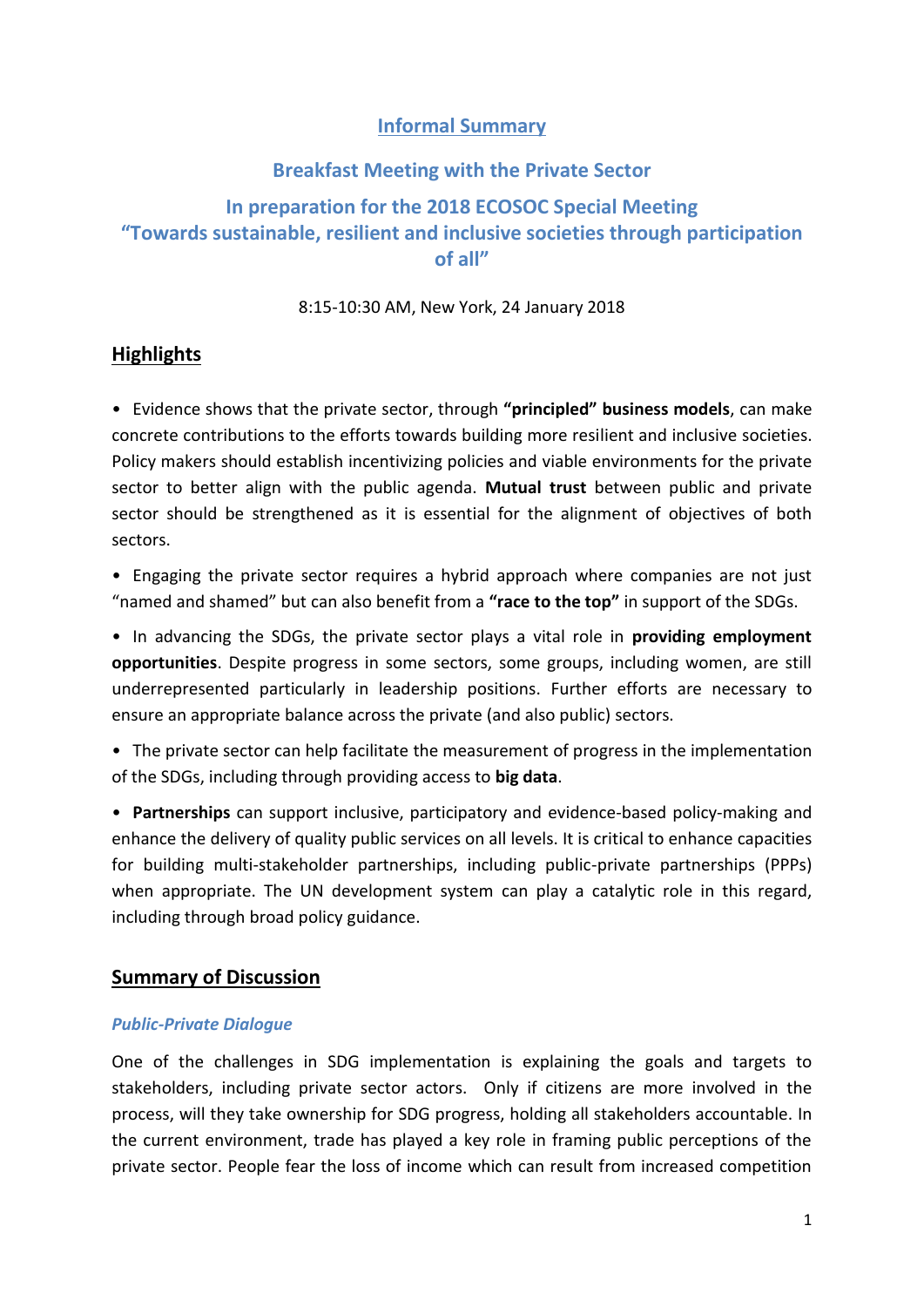and introduction of advanced technologies. To ensure that there is mutual trust between citizens, the public and private sectors, all actors need to work together so that the benefits of going global are shared locally. The contribution of the private sector to the implementation of the SDGs comes in many forms – from long-term investment in infrastructure, to transfer of technological innovation and job creation. To take full advantage of the potential of technological advancements, policy makers need to create an enabling environment at the national level, as the diffusion of technology does not occur in a vacuum but through active policies.

Private sector engagement with the public sector occurs through a myriad of channels. The private sector represents a diverse group of actors, ranging from micro, small and medium enterprises to multinationals. An important channel for small and medium sized enterprises to engage with the SDGs is the national or local chamber of commerce, which represents thousands of medium and small-sized businesses in many parts of the world. Creating awareness of the SDGs among SMEs represent an important aspect of Agenda implementation, as these businesses represent a significant percentage of the private sectors in developing and developed countries alike. Chambers of Commerce could provide a platform for the tutoring of SMEs on how to approach the SDGs, including by highlighting the role that SMEs are already playing in implementation and new policies that could be introduce to further support implementation to strengthen SME ownership of SDGs.

One of the largest obstacles to implementing the SDGs continues to be financing. Many countries are lacking financial means to implement the 2030 Agenda in all its dimensions. Beyond these challenges, the world has changed significantly since the adoption of the Addis Ababa Action Agenda in 2015. The push back to globalization that has gained traction over recent years jeopardizes global commitments to the 2030 Agenda. Nonetheless, many organizations have stepped up their engagement to counteract such tendencies, including the G20 - most recently as part of the Hamburg principles on crowding-in private finance for the SDGs. Other actors are also increasing their commitments, particularly in sectors with limited markets: The World Bank, for instance, has earmarked 2.5 billion USD for LDCs and middle-income countries to support the establishment of public health facilities. At the national level, the success story of economic development in Colombia shows how countries can strengthen institutions and infrastructure to attract private sector investments.

#### *Role of the Private Sector*

The private sector contributes over 60 per cent to the GDP in developing countries. There is now a broad consensus that the private sector can contribute more to development than fostering economic growth. It is also increasingly understood that businesses are motivated by more than simply increasing shareholder value. As more and more professionals are also seeking to work in companies that advance the social good, engagement also becomes increasingly important for shareholders. As different companies engage to varying degrees on sustainable development, incentivizing the private sector to do good for their communities becomes ever more important.